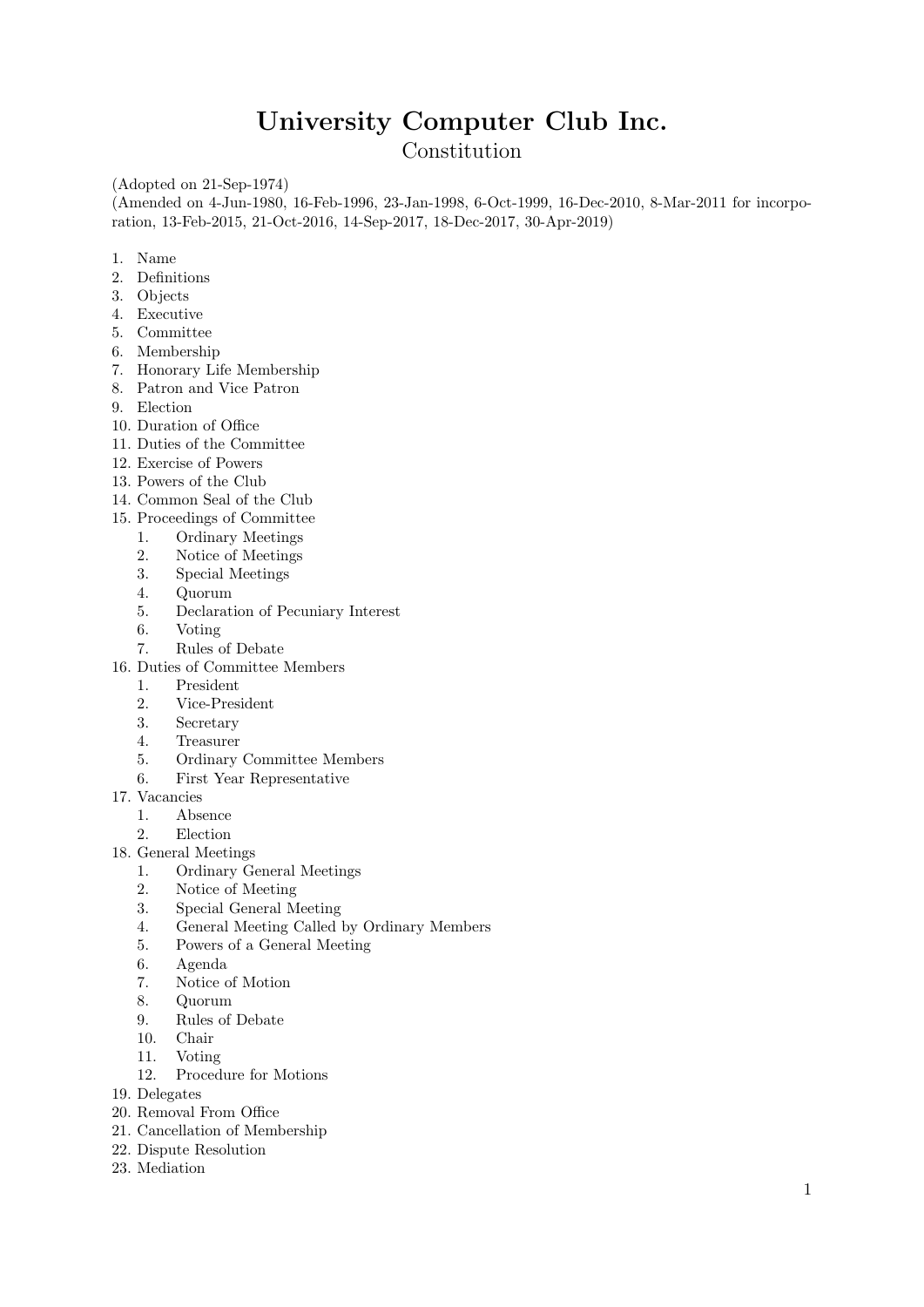- 24. Finance
- 25. Policy
- 26. Interpretation of the Constitution
- 27. Amendments to the Constitution
- 28. Interim Measures
- 29. Commercial Exploitation
- 30. Inspection of Constitution, records, etc.
- 31. Dissolution

### 1. Name

The name of this organisation shall be:

### The University Computer Club Inc.

### 2. Definitions

Throughout this Constitution, unless the context otherwise indicates, the following terms shall have the meanings set against them:

#### Club

The University Computer Club Inc.

#### financial year

A period commencing on the date of incorporation of the Club and ending on 31 December; and thereafter each period commencing 1 January and ending on 31 December in the same year

#### General Meeting

Annual General Meeting or other Ordinary or Special General Meeting

#### special resolution

A resolution is a special resolution if it is passed by a majority of not less than three-fourths of the members of the Club who are entitled under the rules of the Club to vote and vote in person

#### the Act

The Associations Incorporation Act 2015

#### the Commissioner

The Commissioner for Consumer Protection exercising powers under the Act

#### University

The University of Western Australia

#### the Guild Council

The University of Western Australia Student Guild Council

#### the Chair of the Guild Council

The Chair of the University of Western Australia Student Guild Council

### 3. Objects

The objects of the Club shall be as follows:

- 1. To be an organised association of students attending The University of Western Australia, and supporters, for the advancement of computer science and technologies, both at the University and in the broader community.
- 2. To co-operate with all bodies of similar aims.
- 3. The property and income of the Club shall be applied solely towards the promotion of the objects of the Club and no part of that property or income may be paid or otherwise distributed, directly or indirectly, to any person or body, except in good faith in the promotion of those objects.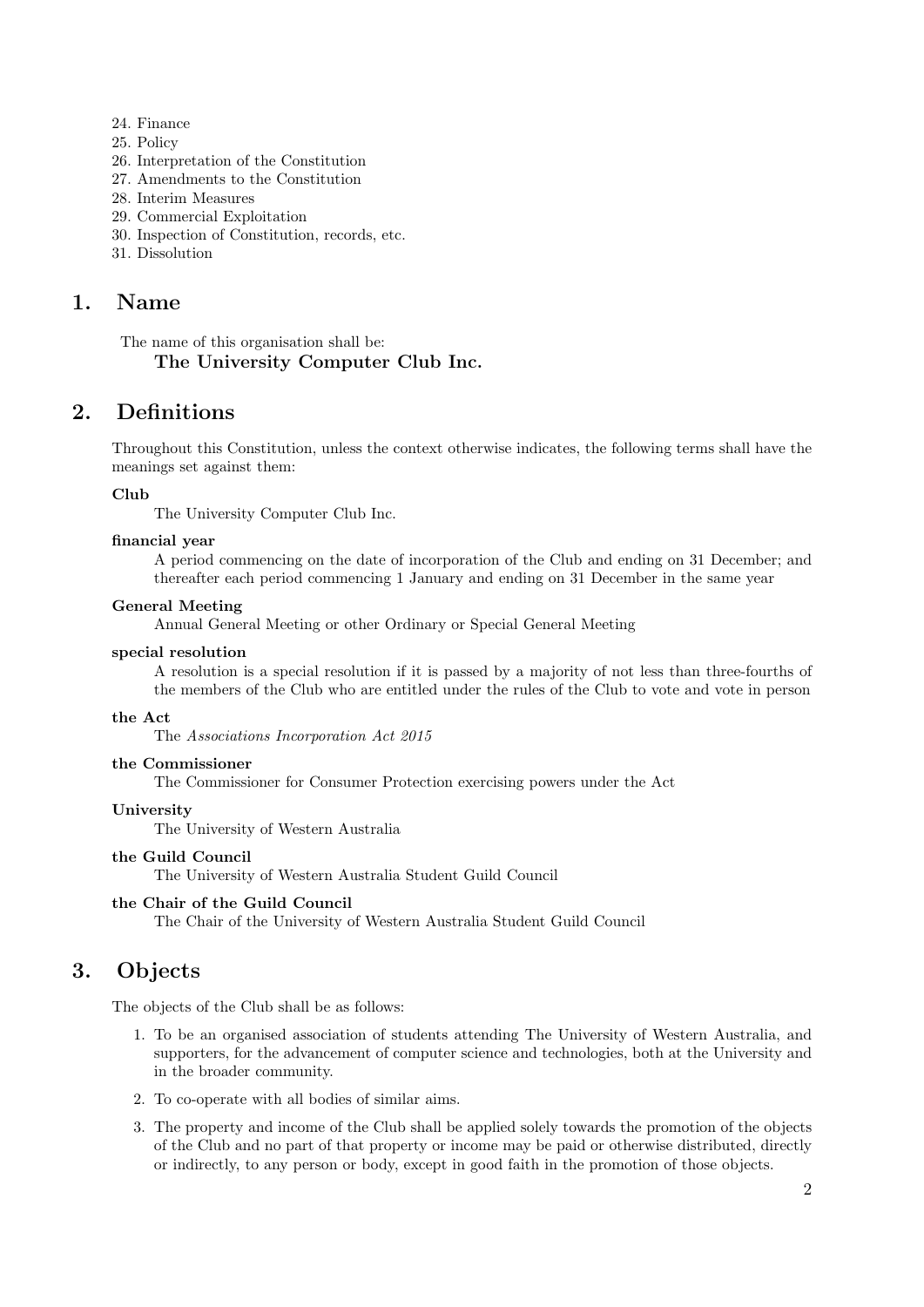# 4. Executive

The Executive of the Club shall consist of the following members:

- 1. The President
- 2. The Vice-President
- 3. The Secretary
- 4. The Treasurer

### 5. Committee

The Club shall be governed by the Committee. The Committee of the Club shall consist of the following members:

- 1. The President
- 2. The Vice-President
- 3. The Secretary
- 4. The Treasurer
- 5. Three Ordinary Committee Members
- 6. The First Year Representative

### 6. Membership

- 1. Membership is open to any person who shares the aims of the Club and agrees to comply with the Constitution and rules of the Club.
- 2. A subscription for ordinary membership may be payable to the Club if the Committee so desires.
- 3. A subscription shall expire at the commencement of the Annual General Meeting in the year subsequent to its payment.
- 4. A person becomes a member upon the receipt and acceptance of a valid membership application by the Secretary and the receipt of any subscription fees by the Club.
- 5. Any member may leave the club or resign from a particular post they hold, at any time, by providing written notification to the Secretary.
- 6. Membership of the club continues indefinitely until;
	- 1. It is resigned
	- 2. Ceasing due to non-payment of a subscription
	- 3. Cancellation of membership under Section 20
- 7. All members must comply with all provisions relating to affiliated societies included in the Guild Statute Book.

# 7. Honorary Life Membership

The Club in General Meeting may by a two-third majority of those present and voting confer Honorary Life Membership upon any member who has performed outstanding service to the Club.

# 8. Patron and Vice Patron

The Club at the General Meeting may elect a Patron and Vice Patron who if they indicate their willingness so to act shall hold office until the succeeding Annual General Meeting.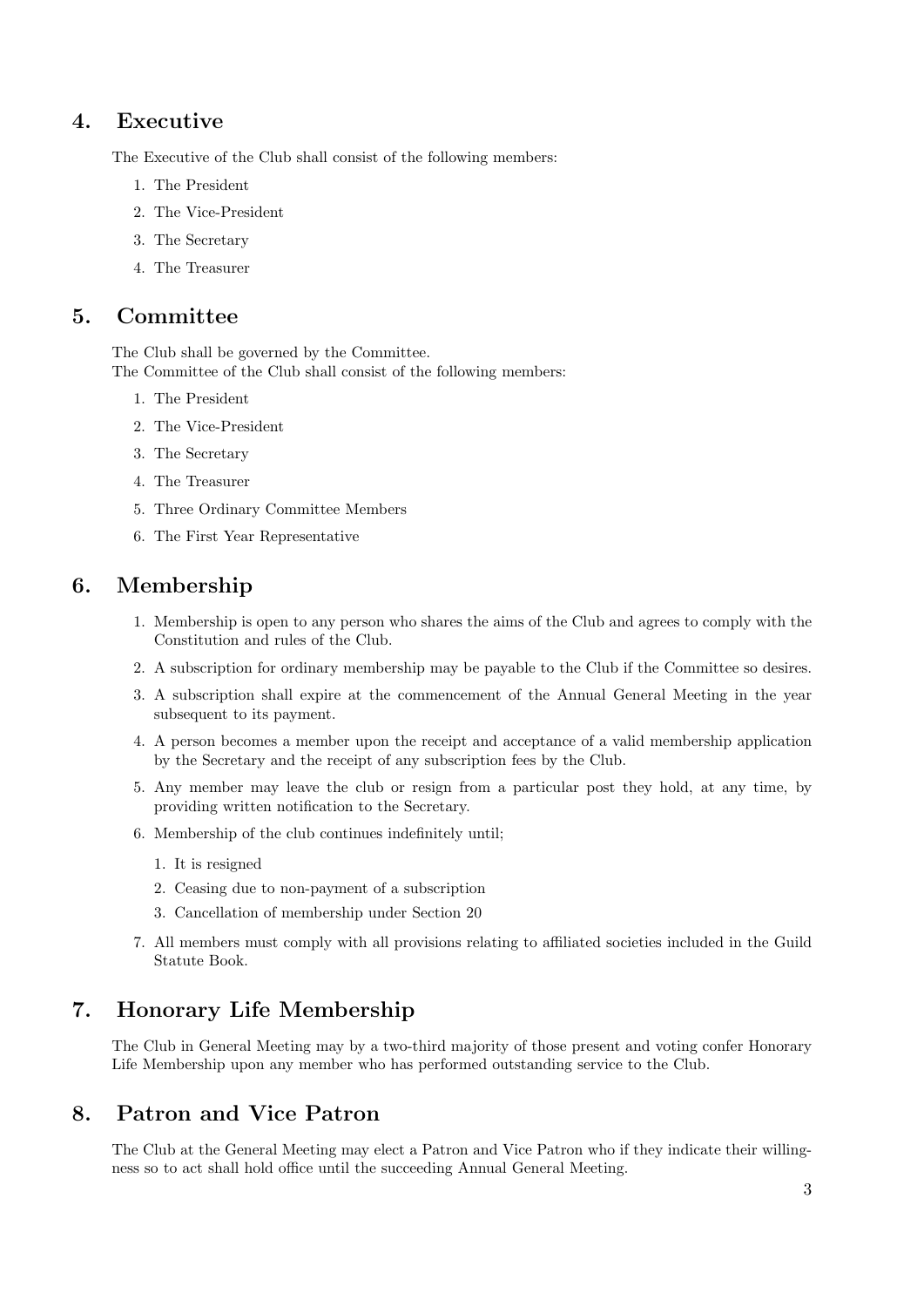### 9. Election

- 1. The following members of the Committee shall be elected at the Annual General Meeting:
	- 1. The President
	- 2. The Vice-President
	- 3. The Secretary
	- 4. The Treasurer
	- 5. Three Ordinary Committee Members
	- 6. The First Year Representative
- 2. The Secretary shall call for nominations for the above positions at least ten days before the date of the Annual General Meeting. The nominations shall close at that meeting.
	- 1. Any member who has been nominated for a position and is unable to attend the Annual General Meeting must notify the Secretary of his or her acceptance of said position, in writing, before the close of nominations.
- 3. Only financial members of the Club who are students at The University of Western Australia and financial members of the Student Guild of The University of Western Australia may hold positions on the Executive.
- 4. Only students at The University of Western Australia who are financial members of the Student Guild of The University of Western Australia may hold positions on the Executive.
- 5. The First Year Representative must be a student at The University of Western Australia in first year for the first time and an ordinary member of the Club.
- 6. Any members of the Club may hold a position of Ordinary Committee Member.
- 7. Any financial members of the Club may vote for the positions of Committee members.
- 8. Members may be elected to and hold at most one position on the Committee.

# 10. Duration of Office

The members of the Committee shall commence office upon election and remain in office until the close of the succeeding Annual General Meeting, except as elsewhere provided in the Constitution.

### 11. Duties of the Committee

The Committee shall be responsible to the Club in General Meeting for giving effect to the objects of the Club.

# 12. Exercise of Powers

The Committee shall only exercise its powers at a properly convened meeting of the Committee, except as elsewhere provided in the Constitution.

### 13. Powers of the Club

The Club may do all things necessary or convenient for carrying out its objects and purposes, and in particular, may:

- 1. acquire, hold, deal with, and dispose of any real or personal property
- 2. open and operate bank accounts
- 3. invest its money in: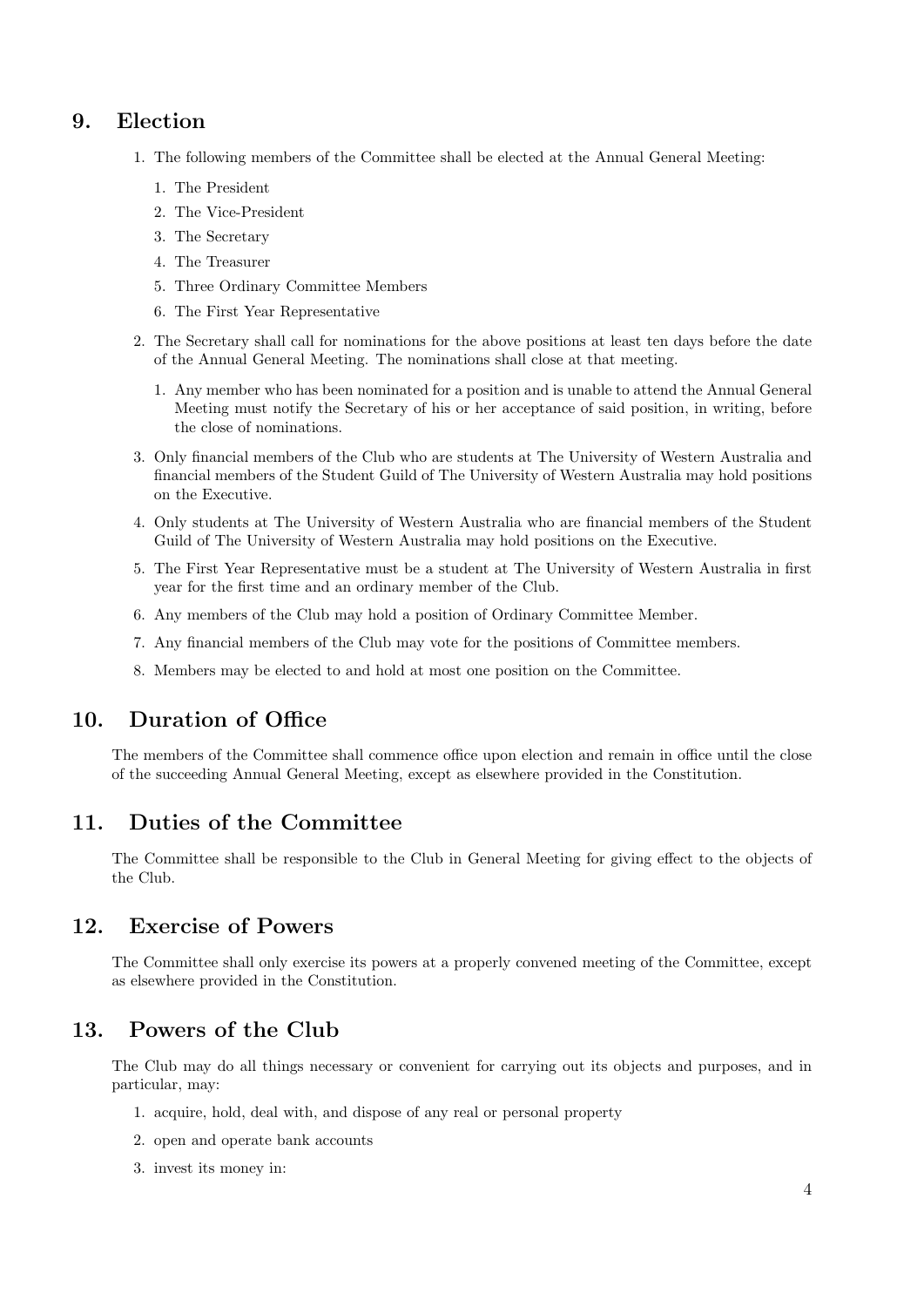- 1. any security in which trust monies may lawfully be invested
- 2. any manner authorised by the rules of the Club
- 4. borrow money or incur overdrafts provided always that the total long term liabilities of the Club shall not exceed two hundred dollars, unless otherwise approved by a General Meeting
- 5. give such security for the discharge of liabilities incurred by the Club as the Club thinks fit
- 6. appoint agents to transact any business of the Club on its behalf
- 7. enter into any other contract it considers necessary or desirable
- 8. act as trustee and accept and hold real and personal property upon trust, but does not have the power to do any act or thing as a trustee that, if done otherwise than as a trustee, would contravene the rules of the Club

### 14. Common Seal of the Club

- 1. The Club must have a common seal on which its corporate name appears in legible characters.
- 2. The common seal of the Club must not be used without the express authority of the Committee and every use of that common seal must be recorded by the Secretary.
- 3. The affixing of the common seal of the Club must be witnessed by any two Executive members.
- 4. The common seal of the Club must be kept in the custody of the Secretary or of such other person as the Committee from time to time decides.

# 15. Proceedings of Committee

### 1. Ordinary Meetings

The Committee shall meet at least once a month at such times and places as the President or the Committee may determine.

#### 2. Notice of Meetings

The Secretary shall cause all members of the Committee to receive written or email notice of any meeting of the Committee at least four days before the date of the meeting.

#### 3. Special Meetings

- 1. The Secretary shall forthwith call a meeting of the Committee upon receiving a written requisition from at least three members thereof; and such special meetings shall be held not later than seven days immediately following the receipt of such requisition.
- 2. If the Secretary fails to announce a meeting within 3 days, any one of the members signing the requisition may do so and must give the same notice as required of the Secretary.
- 3. Any business set out in the requisition shall have priority over all other business.

#### 4. Quorum

The quorum for a meeting of the Committee shall be four members of the Committee at least two of which are members of the Executive.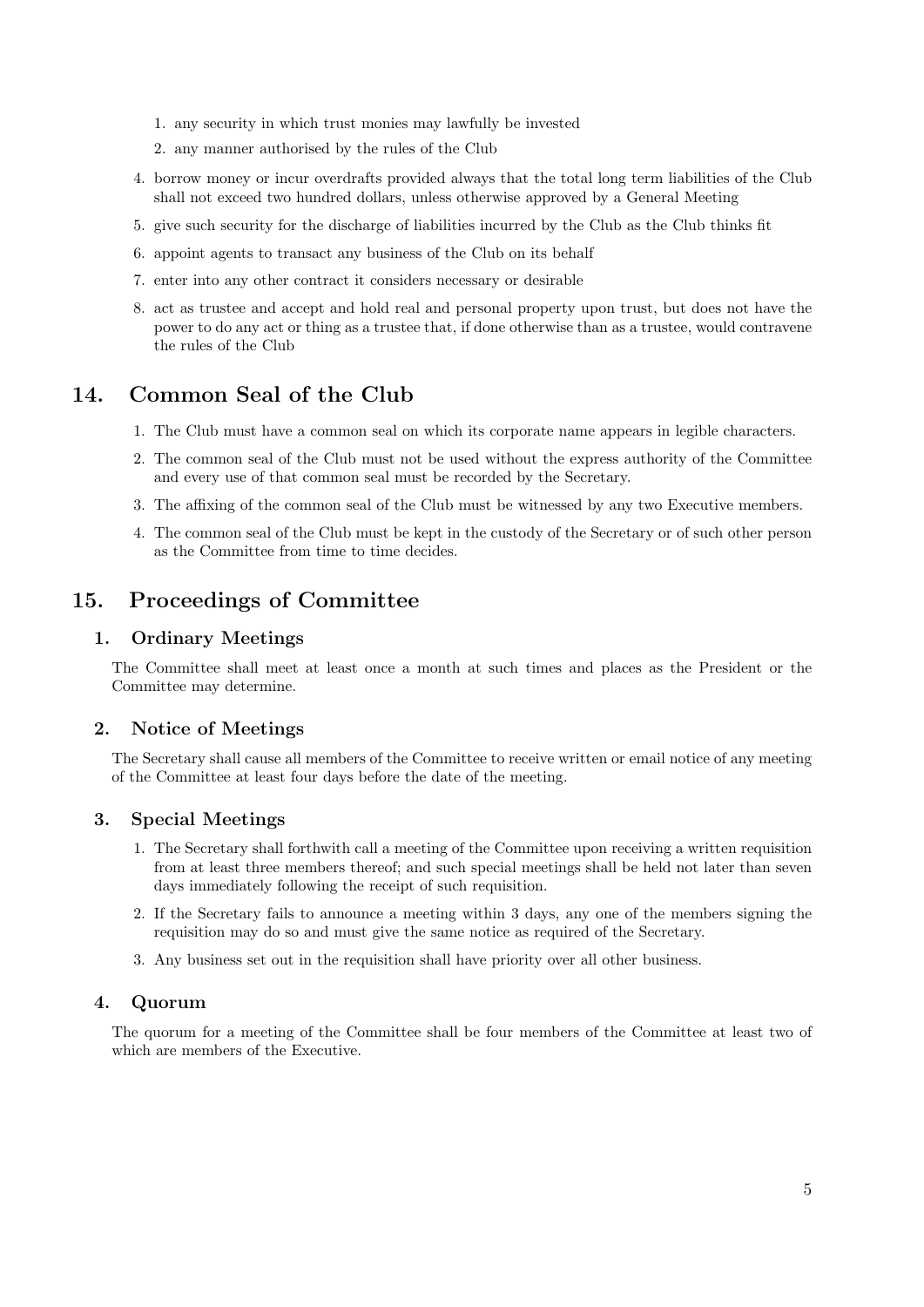#### 5. Declaration of Pecuniary Interest

A Committee member having any direct or indirect pecuniary interest in a contract, or proposed contract, made by, or in the contemplation of, the Committee (except if that pecuniary interest exists only by virtue of the fact that the member of the Committee is a member of a class of persons for whose benefit the Club is established), must:

- 1. as soon as he or she becomes aware of that interest, disclose the nature and extent of his or her interest to the Committee; and
- 2. not take part in any deliberations or decision of the Committee with respect to that contract.

Sub-rule 5.1 does not apply with respect to a pecuniary interest that exists only by virtue of the fact that the member of the Committee is an employee of the Club.

#### 6. Voting

- 1. Only members of the Committee are entitled to vote at a meeting of the Committee.
- 2. Except where stated otherwise in the Constitution, a motion shall be passed if a majority of those present and eligible to vote cast their vote in favour of the motion.

#### 7. Rules of Debate

Any member of the Committee may demand at any meeting of the Committee that the meeting be conducted in accordance with the current edition of Robert's Rules of Order Newly Revised in all cases to which they are applicable and in which they are not inconsistent with this Constitution or policy made thereunder.

### 16. Duties of Committee Members

#### 1. President

In addition to any other provisions set out elsewhere in this Constitution, or any regulation or policy made thereunder, it shall be the duty of the President to:

- 1. conduct the relations of the Club with other organisations and to the general public subject to the authority of the Committee;
- 2. co-ordinate and supervise the work of the Vice-President, Secretary, Treasurer, and other officers of the Club subject to the authority of the Committee;
- 3. generally carry out the policy of the Club; and
- 4. generally carry out the instructions and decisions of the Committee.

#### 2. Vice-President

In addition to any other provisions set out elsewhere in this Constitution, or any regulation or policy made thereunder, it shall be the duty of the Vice-President to:

- 1. assist in the President's duties;
- 2. carry out Presidential duties during the absence of the President, during which time the Vice-President shall be deemed to be the President; and
- 3. generally carry out the instructions of the Committee.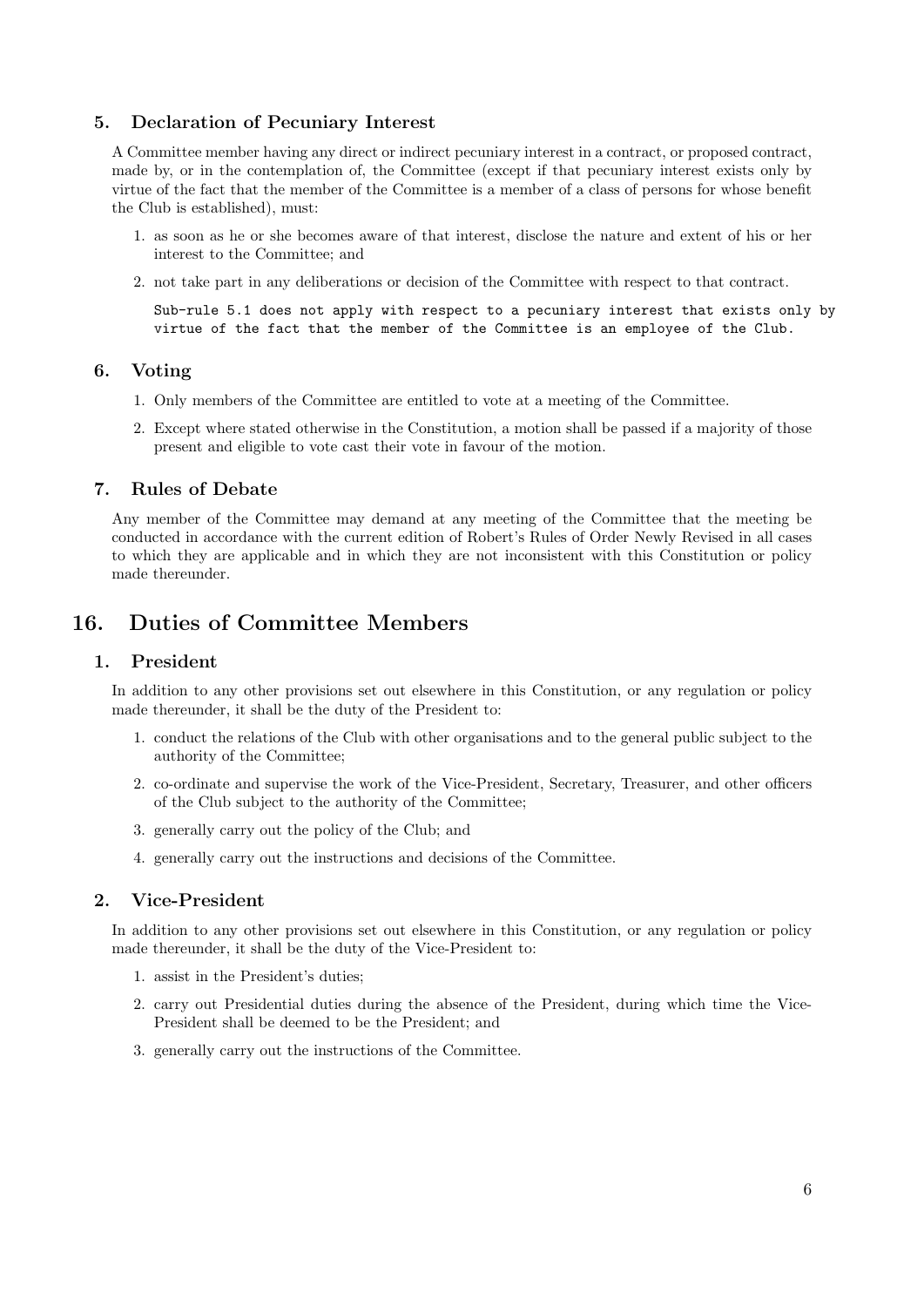#### 3. Secretary

In addition to any other provisions set out elsewhere in this Constitution, or any regulation or policy made thereunder, it shall be the duty of the Secretary to:

- 1. maintain an up to date register of the members of the Club and the information required by the Act and, upon the request of a member of the Club, make the register available for the inspection of the member;
	- 1. A member may make a copy of or take an extract from the register but shall have no right to remove the register for that purpose.
- 2. carry out the administrative work of the Club for which the Committee does not appoint or elect an officer;
- 3. record the proceedings of all General Meetings and meetings of the Committee and make these minutes available in an easily accessible portion of the Club online presence;
- 4. conduct and keep copies of all correspondence to the Club;
- 5. generally carry out the instructions and decisions of the Committee relating to the administration of the Club;
- 6. ensure that an accurate copy of the Club constitution is maintained in an easily accessible portion of the Club online presence; and
- 7. unless the members resolve otherwise at a general meeting, have custody of all books, documents, records and registers of the Club, other than those required to be kept and maintained by, or in the custody of, the Treasurer.

#### 4. Treasurer

In addition to any other provisions set out elsewhere in this Constitution, or any regulation or policy made thereunder, it shall be the duty of the Treasurer to:

- 1. be responsible for the receipt of all moneys paid to or received by, or by him or her on behalf of, the Club and issue receipts for those moneys in the name of the Club;
- 2. keep accounting records as correctly record and explain the financial transactions and financial position of the Club, in such a manner that permits convenient and proper auditing;
- 3. render an account at each meeting of the Committee of all receipts and payments since the previous meeting;
- 4. render an account of the petty cash at each meeting of the Committee;
- 5. furnish the Committee with such other accounts and information relating to the finances of the Club as the Committee may require;
- 6. present a current financial statement showing all receipts and payments at each Ordinary General Meeting and by motion of Committee, an auditor's report at the Annual General Meeting;
- 7. unless the members resolve otherwise at a general meeting, have custody of all securities, books and documents of a financial nature and accounting records of the Club; and
- 8. generally carry out the instructions of the Committee relating to the property and finances of the Club.

#### 5. Ordinary Committee Members

In addition to any other provisions set out in this Constitution, or in any regulation or policy made thereunder, it shall be the duty of the Ordinary Committee Members to:

- 1. assist the other Committee Members in the executions of their duties; and
- 2. bear any responsibilities that the Committee shall from time to time decide.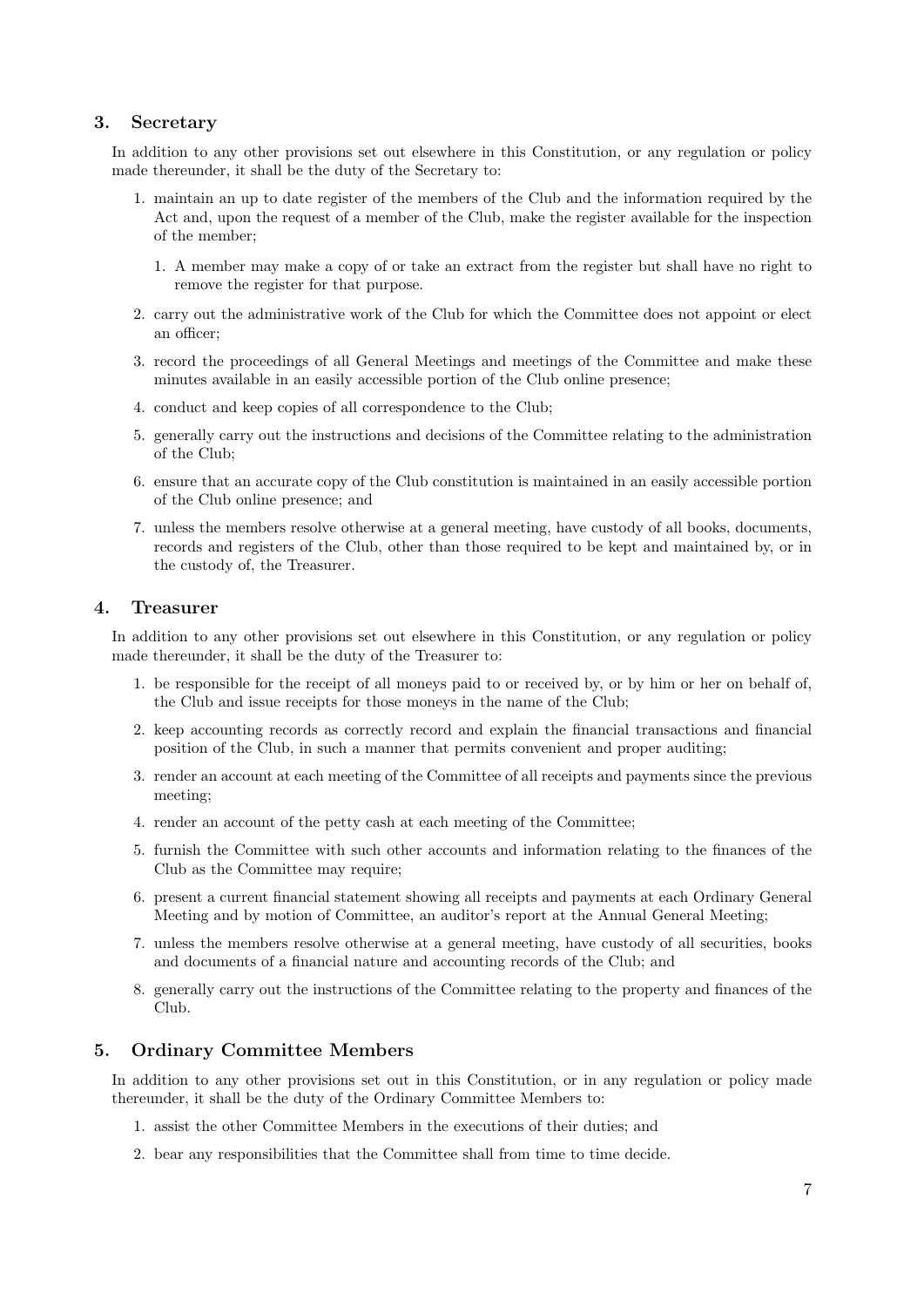#### 6. First Year Representative

In addition to any other provisions set out in this Constitution, or in any regulation or policy made thereunder, it shall be the duty of the First Year Representative to:

- 1. represent the interests of members of the Club who are in first year University or who have not previously been members of the Club;
- 2. assist the other Committee Members in the executions of their duties, especially in the case were they relate to new members; and
- 3. bear any responsibilities that the Committee shall from time to time decide.

### 17. Vacancies

#### 1. Absence

The Committee shall declare vacant the position of any member of the Committee if that member has been absent from two consecutive meetings of the Committee without giving a satisfactory explanation for that absence.

#### 2. Election

If any position on the Committee becomes vacant then the Committee shall call a General Meeting for the election of a member to that position within four weeks of that position becoming vacant. If the vacant position is an executive role, the committee may choose to elect a member of the committee to temporarily fill that role until the General Meeting is held.

### 18. General Meetings

#### 1. Ordinary General Meetings

There shall be at least one General Meeting in each year, namely the Annual General Meeting, and any Ordinary General Meetings held as the Committee shall determine. The annual general meeting must be held in every calendar year within 4 months after the end of the Club's financial year or such longer period as may in a particular case be allowed by the Commissioner, except for the first annual general meeting which may be held at any time within 18 months after incorporation.

### 2. Notice of Meeting

The Secretary shall make all reasonable attempts to notify all members using at least a notice on the club notice-board for ten days preceding the meeting and an email sent to all addresses on the membership register at least ten days before the date of the meeting.

#### 3. Special General Meeting

The Committee may at any time, without the need for a Committee meeting, call a Special General Meeting of the Club by the written agreement of at least four Committee members, at least one of whom is a member of the Executive. This meeting must be notified by the Secretary as with all other General Meetings, or if the Secretary has resigned or is unavailable by any member of the Committee with the same notice requirements of the Secretary.

#### 4. General Meeting Called by Ordinary Members

1. The Secretary shall forthwith call a Special General Meeting upon receiving a written requisition from the lower of ten percent of the total membership or ten ordinary members of the Club, and such meetings shall be held with appropriate notice requirement and not later than 17 days immediately following the receipt of such requisition.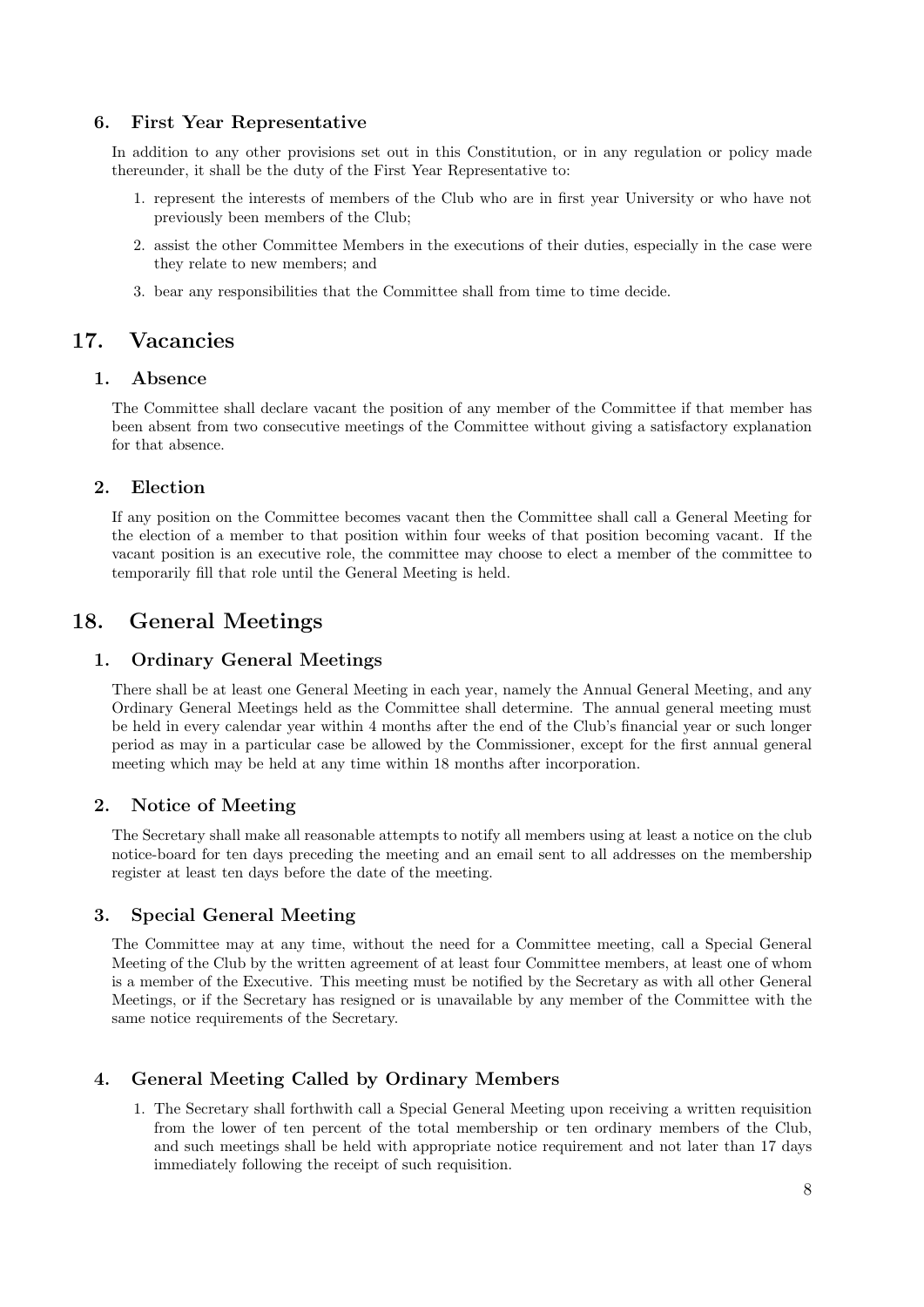- 2. If the Secretary fails to announce a meeting within 7 days any one of the members signing the requisition may do so and must make all reasonable attempts to give the same notice as required of the Secretary.
- 3. Any business set out in the requisition shall have priority over all other business.

#### 5. Powers of a General Meeting

A General Meeting may exercise the same powers as the Committee except for those powers exclusively reserved for the Committee under this Constitution.

#### 6. Agenda

The Secretary shall post the agenda for any General Meeting on the notice-boards alongside the notice of meeting at least four days before the date of the meeting.

#### 7. Notice of Motion

At least four days before the meeting, topics intended to be discussed at the meeting shall be posted on the notice-board alongside the notice of meeting.

#### 8. Quorum

The quorum of a General Meeting shall be fifteen ordinary members present in person.

### 9. Rules of Debate

A General Meeting shall be conducted in accordance with the current edition of Robert's Rules of Order Newly Revised in all cases to which they are applicable and in which they are not inconsistent with this Constitution or policy made thereunder.

#### 10. Chair

The President shall have the right to take the chair at any General meeting or meetings of the Committee. If the President is absent or does not wish to exercise his right at any meeting, that meeting shall elect its own Chair.

#### 11. Voting

- 1. Except where stated otherwise in the constitution, all members of the Club are entitled to vote at a General Meeting.
- 2. Except where stated otherwise in the constitution, a motion shall be passed if a majority of those present and eligible to vote cast their vote in favour of the motion.
- 3. Postal voting or proxy voting is not permitted.

#### 12. Procedure for Motions

- 1. Once a motion is tabled, the motion shall be open to general discussion and amendments.
- 2. After general discussion, a call for votes will be made by the Chair of the meeting.
- 3. Any member at the meeting may call for the votes to be by secret ballot.

### 19. Delegates

The Committee shall have the power, after its re-constitution, to appoint from amongst its members a Delegate and Deputy-Delegate to any body with which it may choose to affiliate.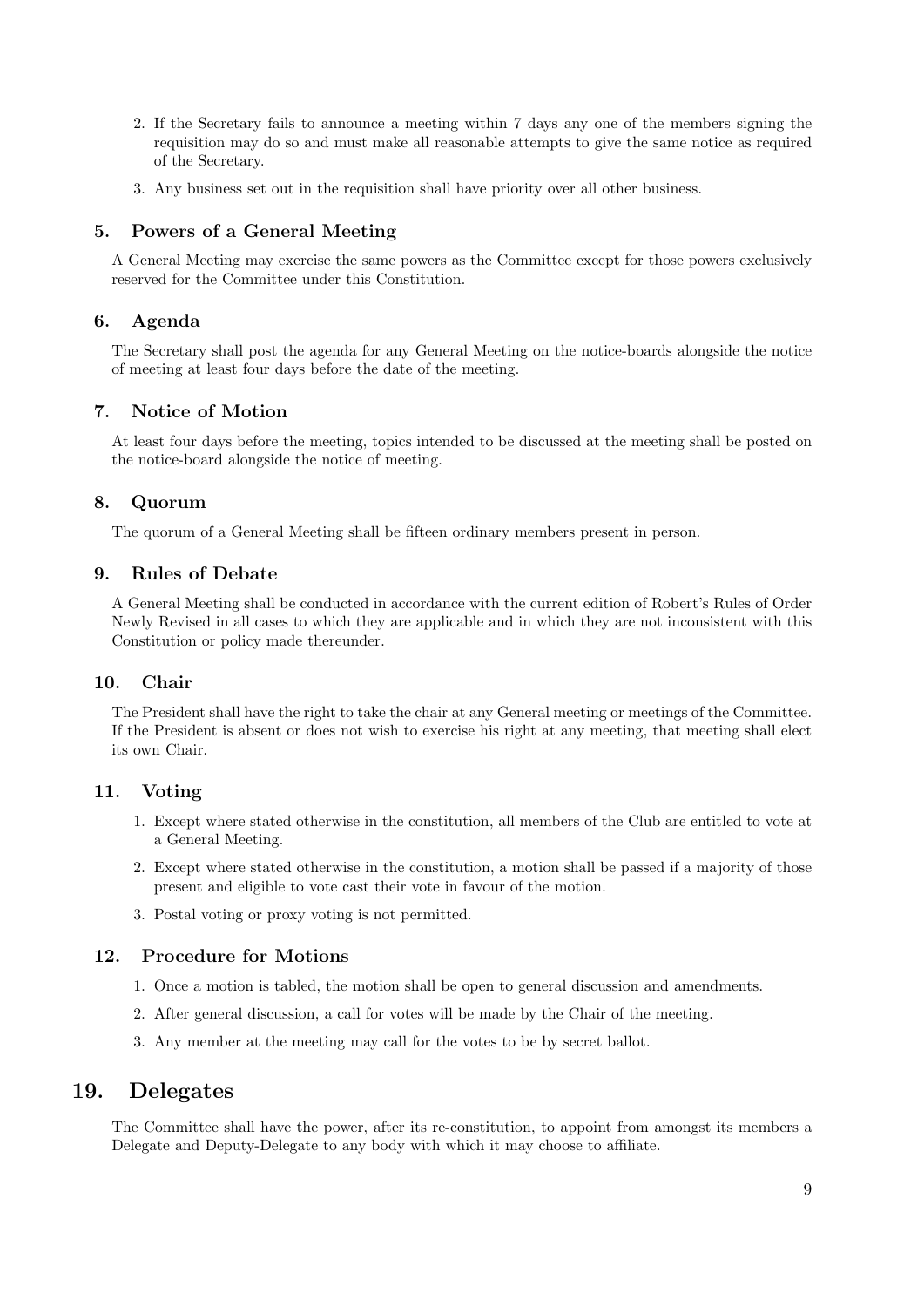# 20. Removal From Office

- 1. The Committee may request any member of the Committee, member of any sub-committee, officer, representative or delegate of the Club to resign from that position if a person has failed to perform satisfactorily the normal duties of the position.
- 2. The person concerned shall be informed of this request at least seven days before a meeting of the Committee where that person may speak on their own behalf.
- 3. Any such request to resign shall require such a motion which will only be passed if a two-thirds majority of those voting have voted in favour of the motion. The request to resign shall be delivered in writing to the person concerned forthwith.
- 4. If a person has not resigned within seven days of the request the Committee may declare that position vacant.
- 5. Any person who has had their former position declared vacant shall have the right to appeal to a General Meeting for their reinstatement.

# 21. Cancellation of Membership

- 1. The Club may cancel the membership of any member of the Club, should that member have acted in a manner contrary to the best interests of the Club.
- 2. A two-thirds majority of a committee meeting may cancel a membership by passing a motion to that effect.
- 3. The cancellation of membership shall be delivered in writing to the person concerned forthwith.
- 4. Any person who has their membership cancelled shall have the right to appeal to a General Meeting for the reinstatement of their membership, except where that person is a first-time member of the Club and has been a member for less than one month or has had their membership cancelled by Committee more than once.
- 5. A person who has had their membership cancelled may not reapply for membership for the period of one year.

### 22. Dispute Resolution

- 1. The parties to a dispute must attempt to resolve the dispute between themselves within 14 days after the dispute has come to the attention of each party.
- 2. If the parties to a dispute are unable to resolve the dispute between themselves within the time required by sub-rule 1, any party to the dispute may start the dispute resolution by giving written notice to the secretary of-
	- (a) the parties to the dispute; and
	- (b) the matters that are the subject of the dispute.
- 3. Within 28 days after the secretary is given the notice, a committee meeting must be convened to consider and determine the dispute.
- 4. The secretary must give each party to the dispute written notice of the committee meeting at which the dispute is to be considered and determined at least 7 days before the meeting is held.
- 5. The notice given to each party to the dispute must state-
	- (a) when and where the committee meeting is to be held; and
	- (b) that the party, or the party's representative, may attend the meeting and will be given a reasonable opportunity to make written and oral submissions to the committee about the dispute.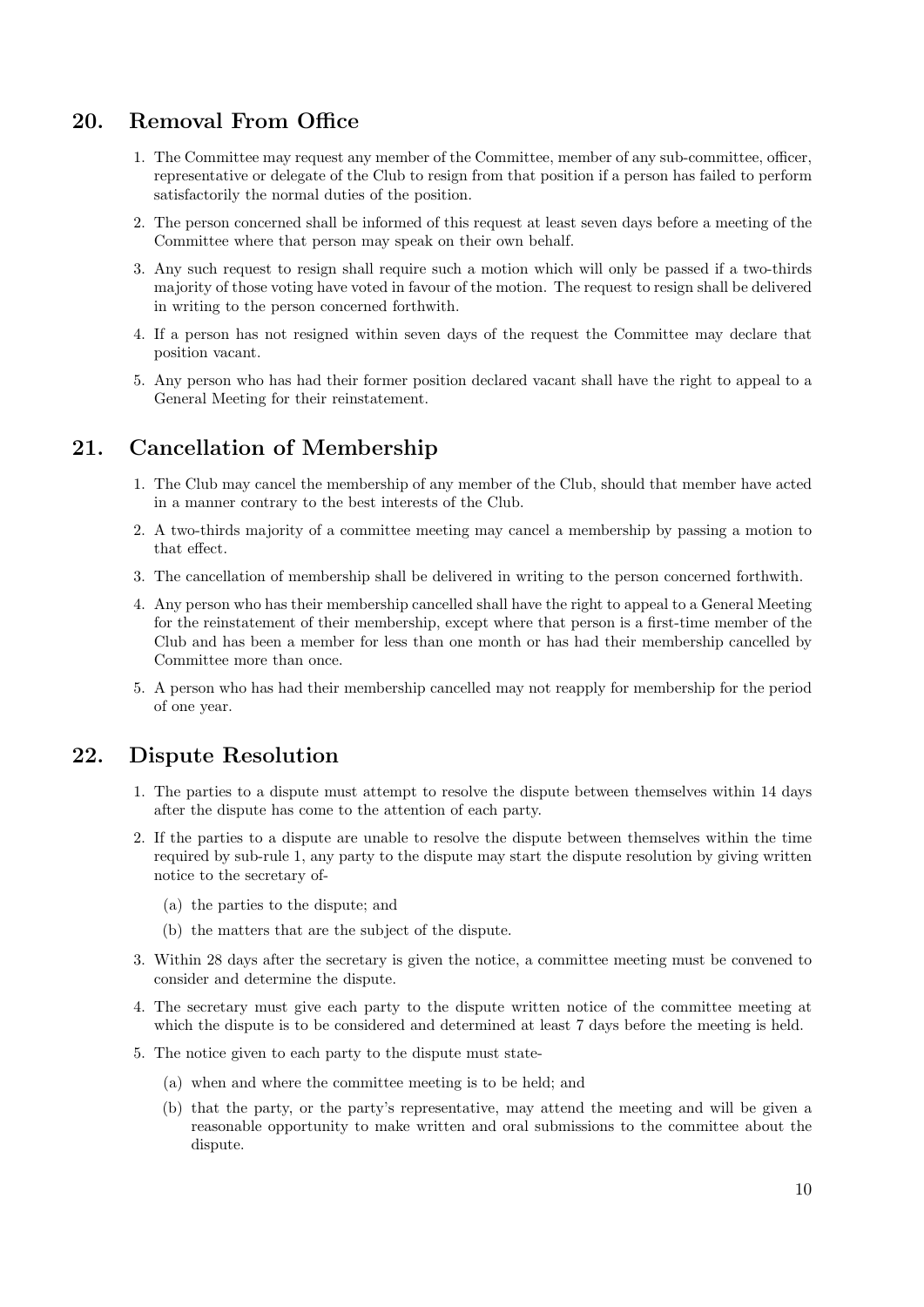- 6. If the dispute is between one or more members and the Club, the Committee must not determine the dispute.
- 7. At the committee meeting at which a dispute is to be considered and determined, the Committee must-
	- (a) give each party to the dispute, or the party's representative, a reasonable opportunity to make written and oral submissions to the committee about the dispute; and
	- (b) give due consideration to any submissions made; and
	- (c) determine the dispute.
- 8. The Committee must give each party to the dispute written notice of the Committee's determination, and the reasons for the determination, within 7 days after the committee meeting at which the determination is made.

### 23. Mediation

- 1. If the dispute is between one or more members and the Club, the Chair of Guild Council shall mediate the dispute, henceforth known as the mediator.
- 2. In the event that the Chair of Guild Council is unable to perform the role of the mediator, a mediator shall be elected by the Guild Council from its constituent members.
- 3. The mediator may be a member or former member of the Club but must not-
	- (a) have a personal interest in the matter that is the subject o the mediation; or
	- (b) be biased in favour of or against any party to the mediation.
- 4. The parties to the mediation must attempt in good faith to settle the matter that is the subject of the mediation.
- 5. Each party to the mediation must give the mediator a written statement of the issues that need to be considered at the mediation at least 5 days before the mediation takes place.
- 6. In conducting the mediation, the mediator must-
	- (a) give each party to the mediation every opportunity to be heard; and
	- (b) allow each party to the mediation to give due consideration to any written statement given by another party; and
	- (c) ensure that natural justice is given to the parties to the mediation throughout the mediation process.
- 7. The mediator must give each party to the dispute written notice of the mediator's determination and the reasons for the determination within 7 days after the mediation at which the determination is made.
- 8. The mediator cannot settle disputes other than the matter brought to them.
- 9. If the mediator releases information about the dispute, it must only be released in good faith.

### 24. Finance

- 1. All money due and payable to the Club shall be received by the Treasurer who shall lodge it without undue delay in the account of the Club.
- 2. Except as otherwise provided for in the Constitution, or in a policy, any two of the Executive shall be empowered jointly to sign cheques and forms of authority for the withdrawal of any money standing in the credit of the Club in the account of the Club.
- 3. The Committee may by a two-thirds majority elect a single delegate from the Committee who may sign in lieu of one of the required Executive signatures on a cheque.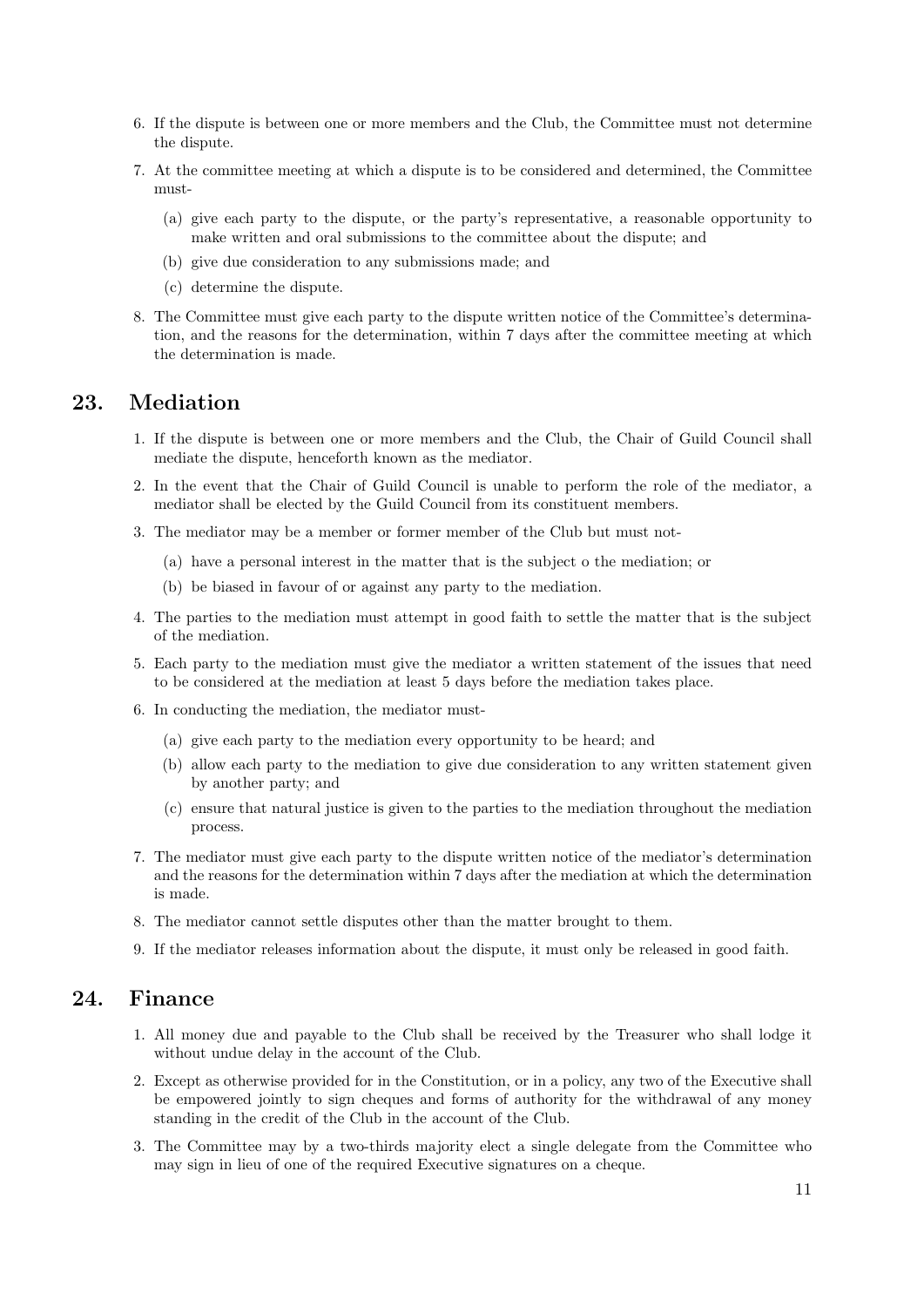- 4. No payment shall be made on behalf of or in the name of the Club unless it has been authorised by the Committee.
- 5. The Committee may, outside a Committee meeting, agree to a payment or purchase by written consent of five Committee members including at least two Executive members of the Committee. Such written consent must be tabled and minuted at the next meeting of the Committee.
- 6. A payment to a member out of the funds of the Club is authorised subject to subrule 4 if it is
	- 1. the payment in good faith to the member as reasonable renumeration for any services provided to the Club, or for goods supplied to the Club, in the ordinary course of business; or
	- 2. the reimbursement of reasonable expenses properly incurred by the member on behalf of the Club.

### 25. Policy

- 1. The Club in General Meeting may make policy on any matter relating to the conduct of the affairs of the Club provided that policy is not inconsistent with or repugnant to this Constitution or the Act.
- 2. Creation, modification, or removal of policy shall require written notice and shall only be passed by special resolution at a General Meeting.
- 3. The policy of the Club shall form an appendix to this Constitution and be made available with it.

### 26. Interpretation of the Constitution

The Committee shall be the sole authority for interpreting the meaning of any of the provisions contained in this Constitution or in any regulation of the Club policy made thereunder.

### 27. Amendments to the Constitution

- 1. The Club in a General Meeting may amend this Constitution.
- 2. Any motion proposing to amend this Constitution shall require a written notice of motion and any such motion shall only be passed by special resolution.
- 3. Within one month of the passing of a special resolution altering its Constitution, or such further time as the Commissioner may in a particular case allow (on written application by the Club), the Club must lodge with the Commissioner notice of the special resolution setting out particulars of the alteration together with a certificate given by a member of the Committee certifying that the resolution was duly passed as a special resolution and that the Constitution of the Club as so altered conforms to the requirements of the Act.
- 4. An alteration of the Constitution of the Club does not take effect until sub-rule 25.3 is complied with.

### 28. Interim Measures

The Executive shall have the power to suspend such provisions of this Constitution until the 15th April, 1975 as may be expedient to the formation of a Club.

# 29. Commercial Exploitation

No member of the Club shall use any of the resources of the Club for direct financial gain.